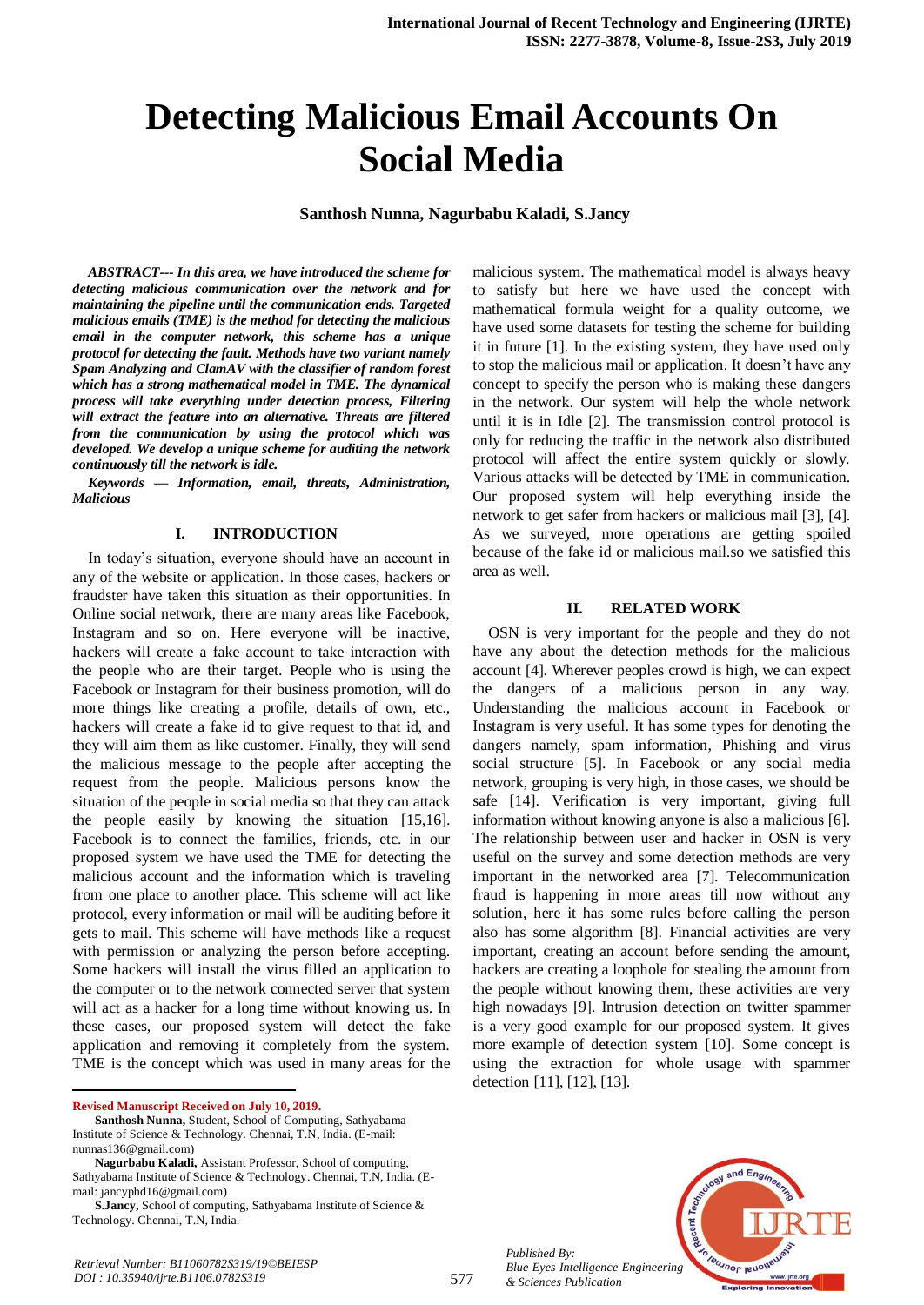## **III. PROPOSED SYSTEM**

In our scheme, we have proposed a TME concept in depth to verify the message sent to the user from the administrator, if it happens on, then every message will be in secured and non spammer. Each concept that was proposed by the scheme will act as a protocol then it will take some mathematical terms to calculate the assumption using Bayes theorem and naïve classifier.

#### *Dataset and Feature extraction*

Here dataset, as shown in Table.1, has been taken for the calculation and comparison for the results which was taking to best. Method of the dataset has two names, one is the response vector another one is feature matrix. Here we would like to satisfy this scheme for golf players, every player will get an email from the server which is in a muchsecured manner. Dataset has humidity, temperature and so on. So that players will get the message like yes means they can play, if it is no, they cannot play on that day. Each calculation was made use of Bayes theorem.



**Fig. 1 Proposed Scheme** 

In Fig.1, an email will be preprocessed by classifiers and the scheme. Here once the dataset was prepared then feature extraction will make a classifier to satisfy the area through the mathematical model. It uses some probability for choosing the best like YES or NO. These messages would be handled and maintained in an automated scheme. Every system has been used by some special model but here it is unique to expose. Finally, TME or Non-TME will be satisfied. This system uses some classifiers and theorem as follows.

|                | <b>OUTLOOK</b> | <b>TEMPERATURE</b>     | <b>HUMIDITY</b> | <b>WINDY</b> | <b>PLAY GOLF</b> |
|----------------|----------------|------------------------|-----------------|--------------|------------------|
| $\Omega$       | Rainy          | Hot                    | High            | False        | N <sub>o</sub>   |
| 1              | Rainy          | Hot                    | High            | True         | <b>No</b>        |
| $\overline{2}$ | Overcast       | Hot                    | High            | False        | Yes              |
| 3              | Sunny          | Mild                   | High            | False        | Yes              |
| $\overline{4}$ | Sunny          | Cool                   | Normal          | False        | Yes              |
| 5              | Sunny          | Cool                   | Normal          | True         | <b>No</b>        |
| 6              | Overcast       | Cool                   | Normal          | True         | Yes              |
|                |                | <b>Table.1 Dataset</b> |                 |              |                  |

#### *Naive Bayes classifiers*

Here this classifier will be using this data for formation and process. Temperature, humidity, status are very important. So that classifier is using the probability concept to filter everything out of all data. The status will automatically go to the system by TME security. Before satisfies the data, it will move on to theorem for the process.

#### *Bayes' Theorem*

This theorem is used for filtering the area and data. A and B is the event, here formula shows the concept for filtering the event out of all events which were placed in an area**.**

$$
P(A|B) = \frac{P(B|A)P(A)}{P(B)}
$$

By doing this method we can get the results as soon as possible, also useful for handling the data on the server side as well. This formula was using the Table. 1 data for filtering and formation. Every data will move from theorem to calculation.

#### *Assumption*

After data was filtered, it comes out for calculation and resulting, below formula will use all filtered data for resulting it in the secured way after some steps it will notify the data to the user at fast.

$$
P(y|x_1,...,x_n) = \frac{P(x_1|y)P(x_2|y)...P(x_n|y)P(y)}{P(x_1)P(x_2)...P(x_n)}
$$

In Table. 2, Out of all data, it may vary the result as per YES or NO. If the user is expecting YES, then the calculation will move up to different types. If it is no second type is faster because it may get filtered from the first type using the formula.

|                     | <b>Emails</b> | Total |       |            |
|---------------------|---------------|-------|-------|------------|
|                     | 31,991        | 139   | 27    |            |
|                     | 49,085        | 528   | 66    |            |
|                     | 45,413        | 540   | 52    |            |
| <b>No Malicious</b> | 33,311        | 328   | 175   | <b>YES</b> |
|                     | 28,415        | 753   | 592   |            |
|                     | 11,587        | 102   | 56    |            |
|                     | 16,251        | 425   | 196   |            |
|                     | 21,970        | 291   | 113   |            |
|                     | 27,819        | 282   | 12    |            |
| <b>Malicious</b>    | 13,426        | 899   | 524   | <b>NO</b>  |
|                     | 17,145        | 1,107 | 882   |            |
|                     | 20,696        | 621   | 313   |            |
|                     | 317,109       | 6.015 | 3,008 |            |

#### **Table.2 Calculation**

Here we can detect the mail which has malicious and which has not malicious.so our calculation was successful in this case.

#### **IV. EXPERIMENTAL RESULTS**



*Retrieval Number: B11060782S319/19©BEIESP DOI : 10.35940/ijrte.B1106.0782S319*

*& Sciences Publication*